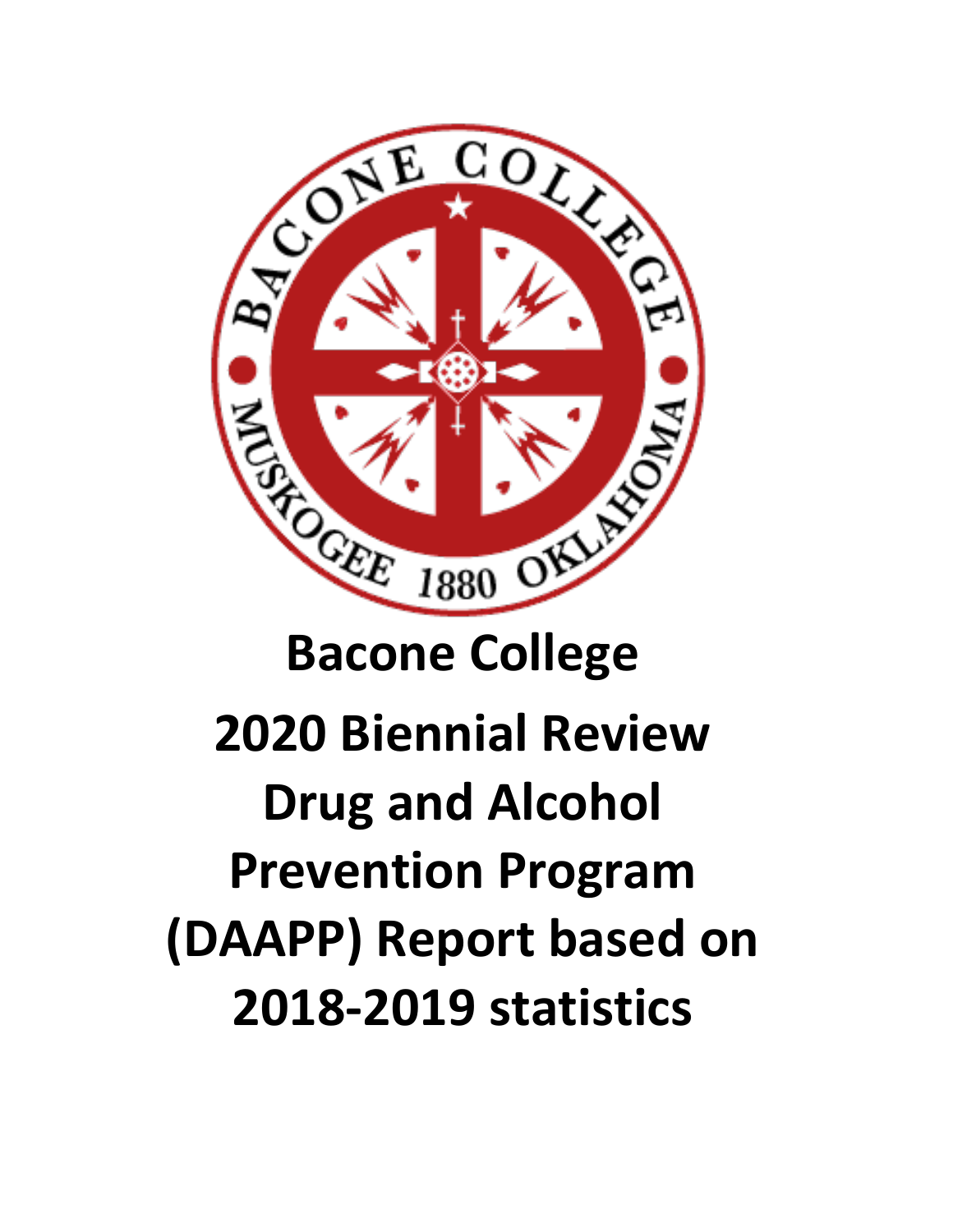# **Table of Contents**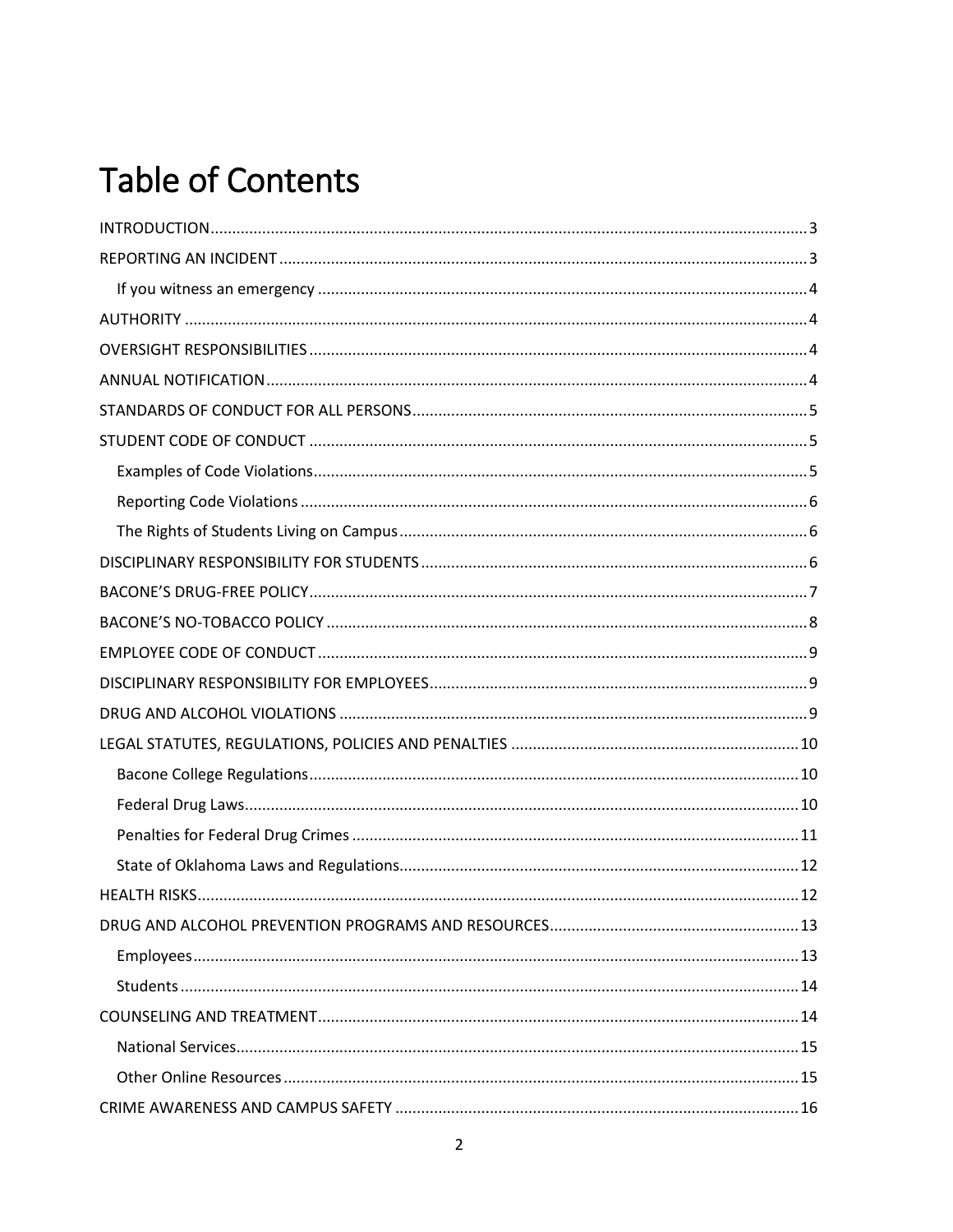### INTRODUCTION

<span id="page-2-0"></span>The Drug-Free Schools and Communities Act Amendments of 1989 and the Drug-Free Workplace Act of 1988 (collectively the "Act"), require that colleges and universities maintain a program to prevent the use of illicit drugs and abuse of alcohol by faculty, staff and students.

Bacone College strives to offer students a drug-free and alcohol-free Campus and workplace. This initiative is intended to promote a safe, productive, and drug-free work and learning environment for our faculty, staff, and students.

Under the Act, Bacone is required to annually distribute information about its Drug and Alcohol program to all faculty, staff and students.

In accordance with the requirements of the Drug-Free Schools and Campuses Act of 1989, institutions must also publish a biennial report. This report must include a determination of the number of drug and alcohol-related violations and fatalities that occur on the institution's campus or as part of the institution's activities and the number and type of sanctions imposed by the institution as a result of drug and alcohol-related violations and fatalities that occur on the institution's campus or as part of the institution's activities.

Bacone College cautions its students that ours is a dry campus, and for good reason. High risk behaviors related to drug and alcohol abuse can lead to decreased productivity, serious health problems, strained social interactions, and impaired learning. An academic community is harmed in many ways by the abuse of alcohol and other drugs.

### REPORTING AN INCIDENT

<span id="page-2-1"></span>All students, faculty and staff are encouraged to report incidents of alcohol and drug abuse.

If you are unsure if Bacone College is aware of a potential incident regarding a violation of federal, state, or local laws and/or Bacone College policy, please contact one of the following non-emergency numbers:

Vice President for Student Affairs (918) 360-7771 Palmer Center Administrative area on 2nd floor

Office of Human Resources (918) 781-7277 Samuel Richards Hall Administrative area on 1<sup>st</sup> floor Senior Director of Student Support and Services (918) 360-9703 Palmer Center 207

Bacone College Campus Police Department (918) 360-5814 [campuspolice@bacone.edu](mailto:campuspolice@bacone.edu)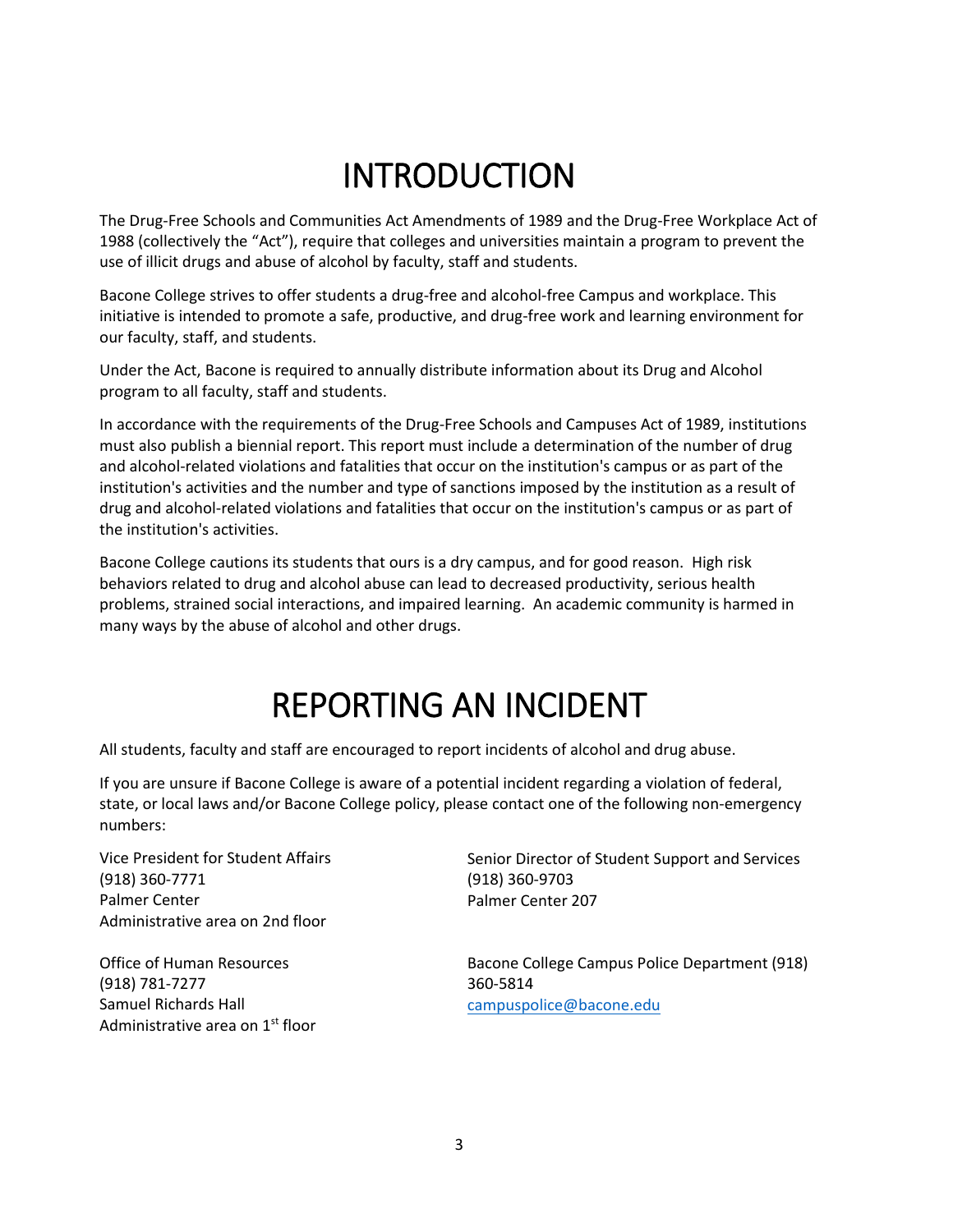When calling, please provide as much information as possible about the person being reported, location, time and date. To report an incident, please complete the online report form at: <https://www.bacone.edu/presidents-hotline/>

#### <span id="page-3-0"></span>**If you witness an emergency**

Bacone College policy states that is a duty to report if the student or staff member witness's criminal activity or any other situation that is an immediate threat to the safety of any person or property on the Campus. In these emergencies, the witness shall call 9-1-1 to ensure adequate resources, including the Bacone College Campus Police, are sent to the scene.

### **AUTHORITY**

<span id="page-3-1"></span>Bacone College Campus Police officers are certified by the Oklahoma Council on Law Enforcement Education and Training (CLEET) and are duly sworn, armed and commissioned police officers having full powers of arrest. Their jurisdiction includes anyplace in which the College owns, leases, controls or otherwise holds property. Campus police officers have the additional authority to enforce all college rules, policies and regulations while on college property.

Bacone recognizes students as adults who are expected to obey the law and the rules and regulations of the College, to take personal responsibility for their conduct, to respect the rights of others, and to have regard for the preservation of state and College property, as well as the private property of others. Students whose conduct, whether on or off-campus, threatens to cause disorder, public disturbances, danger to themselves or others, or property damage will be disciplined. Those apprehended and proven guilty of violating the law or rules and regulations of the College may receive a maximum sanction of expulsion from the College.

### OVERSIGHT RESPONSIBILITIES

<span id="page-3-2"></span>The Office of the Vice-President of Student Affairs and the Office of Human Resources shall serve as the main contacts that will have oversight responsibility of the DAAPP including, but not limited to: updates, coordination of information required in the DAAPP, and coordination of the annual notification to employees and students and the biennial review.

# ANNUAL NOTIFICATION

<span id="page-3-3"></span>Notification of the information contained in the DAAPP is distributed to all current students and employees of the College on an annual basis via a campus community email. New employees will receive notification during their Orientation process. The DAAPP is also available for review online. It can be accessed at [https://www.bacone.edu/daapp/.](https://www.bacone.edu/daapp/)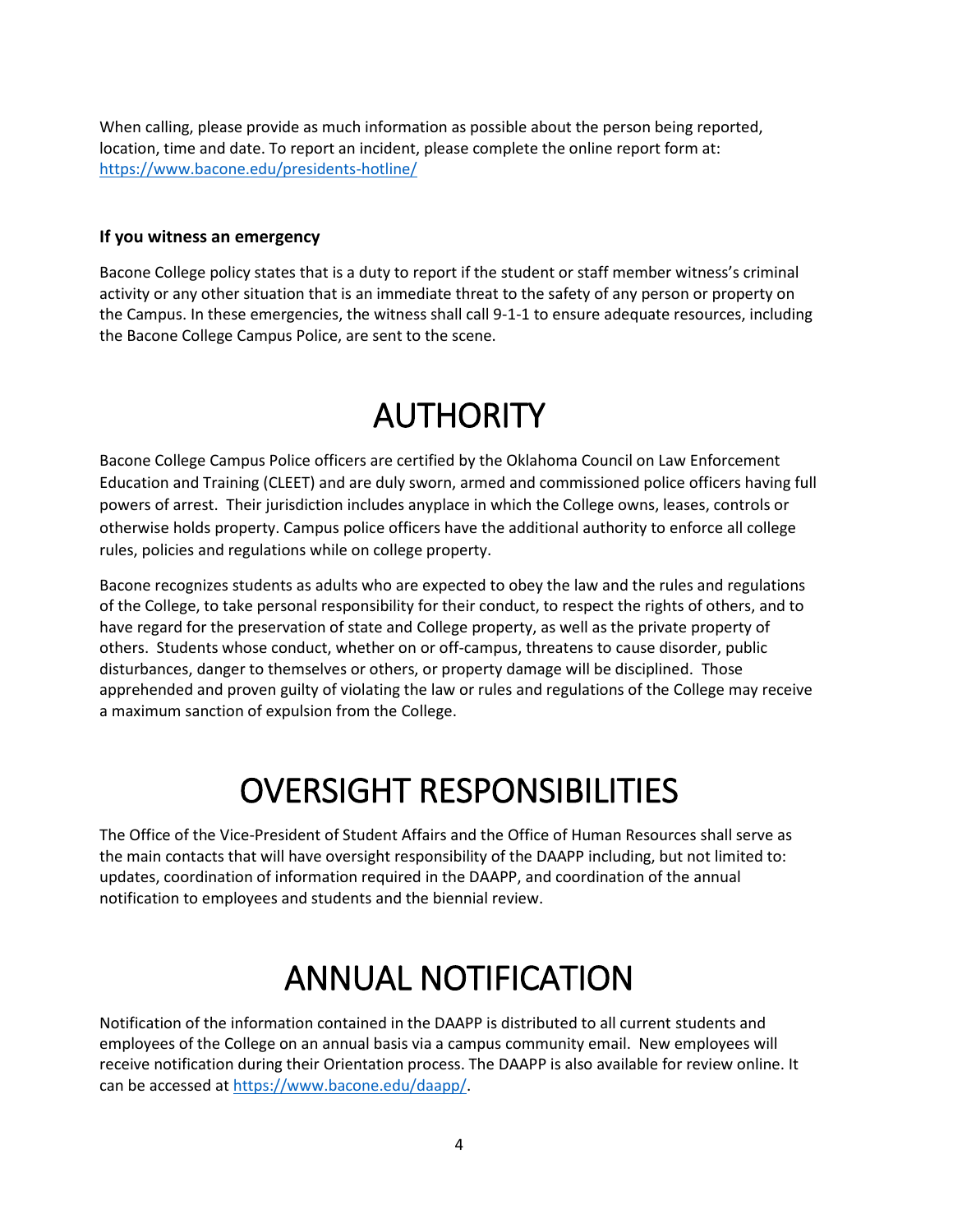# <span id="page-4-0"></span>STANDARDS OF CONDUCT FOR ALL PERSONS

Bacone College is committed to maintaining a drug-free workplace and workforce in conformity with federal laws as set forth in the Drug-Free Workplace Act of 1988 and the Department of Defense (DOD) Drug-Free Workforce Rule of 1988. As a result of these laws and of the policy of this institution that the College be a drug-free workplace, faculty, staff, students, visitors, and other community members are specifically prohibited from possessing, using, manufacturing, selling, distributing, or in any other way involving themselves with controlled substances both on and off campus, except as permitted in the relevant legislation.

It is important to note that illegal drug use can cause a variety of negative health effects affecting the physical, behavioral, and psychological well-being of an individual as well as the surrounding community. In addition, it can also lead to addiction for the user. Illegal drug use and alcohol abuse negatively impact the mission and goals of the College.

While Bacone respects the privacy rights of individuals, such rights cannot outweigh the need to maintain a safe working and learning environment.

# STUDENT CODE OF CONDUCT

<span id="page-4-1"></span>Responsibility for the keeping of good discipline is vested in the Office of Dean of Students, and discipline may be applied in some order, any order, or no order provided that minimum due process is afforded to the student. The following policies and procedures are subject to change or modification at any time and serve only as a guideline to how disciplinary affairs are conducted to ensure due process is met:

It is expected that all Bacone College students conduct themselves in accordance with Bacone College expectations and standards as well as demonstrate a pattern of self-discipline. When a student violates standards of acceptable behavior at the College, the student breaks the agreement they made with the College to comply with its expectations and the expectations of society.

Students who violate the college behavioral expectations and standards are held accountable for their behavior. The principle of accountability promotes a climate of responsibility for one's own actions, which may include being counseled, advised, and when warranted, disciplined. Violations of local, state and federal law are also violations of the student Code of Conduct whether they occur on or off campus.

### <span id="page-4-2"></span>**Examples of Code Violations**

The disciplinary authority of the College is vested in the President and the Dean of Students. Discipline may be applied in some order, any order, or no order.

While not an exhaustive list, the following is a guide as to some of the most serious violations of the Code of Conduct which may result in discipline up to and including suspension or expulsion:

1. Physical or Sexual Assault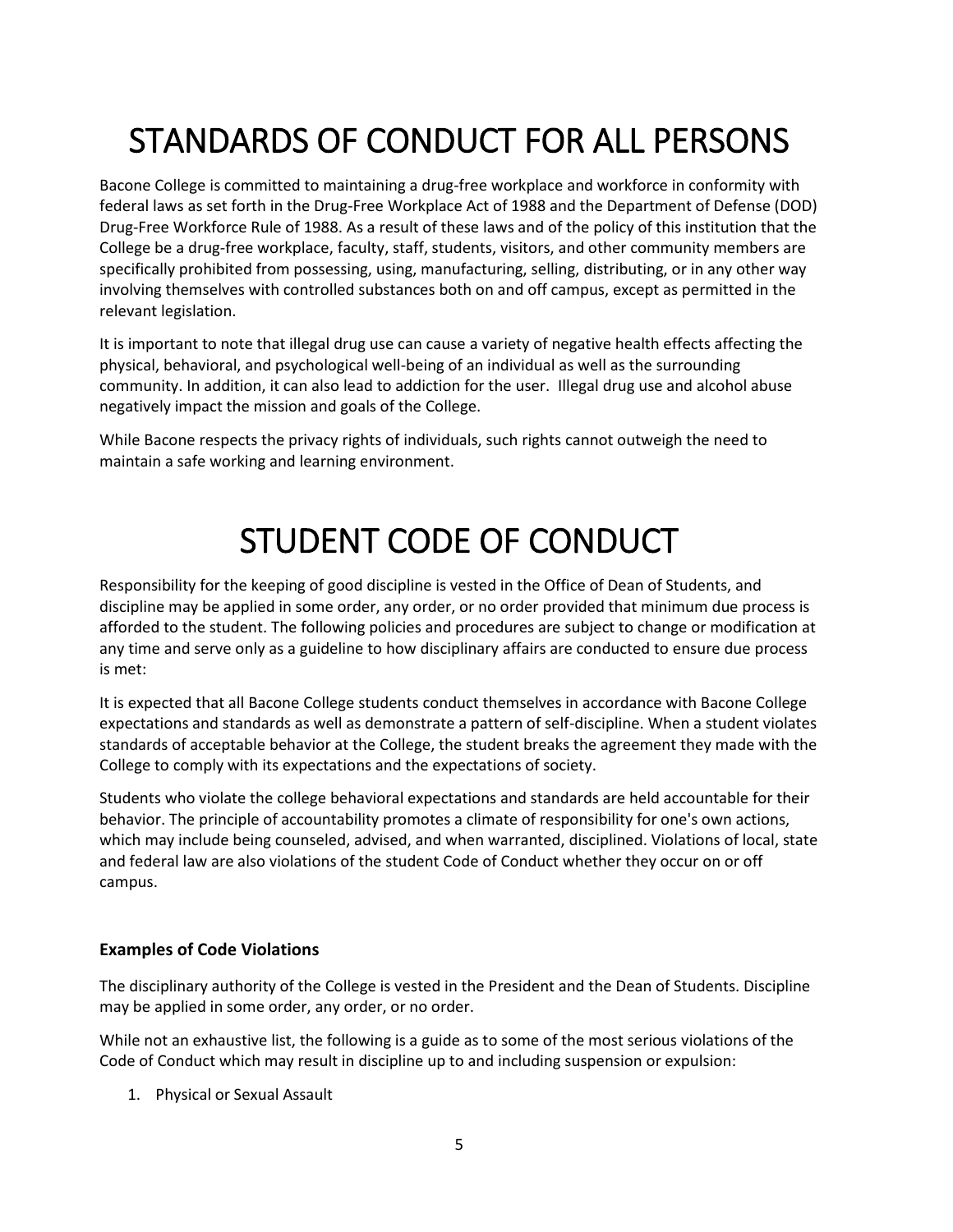- 2. Distributing and/or Possession or use of any controlled dangerous substance (including but not limited to marijuana).
- 3. Theft of any nature. including possessing stolen property
- 4. Tampering with life safety equipment (including but not limited to doors, cameras, fire extinguishers, alarms)
- 5. Threats of violence or intimidation.
- 6. Obscene, indecent, lewd, or salacious conduct.
- 7. Racial/ethnic slurs. (including but not limited to clothing, bumper stickers, verbal abuse, etc.).
- 8. Possession of replica firearms (including but not limited to pellet guns, paintball markers, BB guns, airsoft guns), blowguns, crossbows, or any weapon.
- 9. Possession of firearms.
- 10. Falsification of official college documents; including admission.
- 11. Verbal and/or written abuse (including telephone calls, e-mails or letters).
- 12. False statement about a student, college official, or law enforcement officer.
- 13. Violation of local, state or federal law.

### <span id="page-5-0"></span>**Reporting Code Violations**

Any member of the Bacone College campus community may report information regarding an alleged incident of non-academic misconduct to the Vice President of Student Affairs or contacting Campus Police directly at 918-781-7200.

The Vice President of Student Affairs shall assume responsibility for the resolution of the alleged incident and accept referrals for discipline from housing and Campus Police. All investigations are conducted by Campus Police.

#### <span id="page-5-1"></span>**The Rights of Students Living on Campus**

- The right to a clean and healthy environment.
- The right to read, study and sleep in an environment free from undue interference and noise.
- The right to privacy and freedom with personal activities.
- The right to expect that a roommate will respect your personal belongings.
- The right to free access to your room without pressure or intimidation from your roommate.
- The right to expect reasonable and cooperative use of room shared equipment and materials (internet, electricity, etc.).
- The right to host guests with the expectation that the guest will abide by the hall policies and respect the rights of the roommate and other residents.
- The right to have conflicts resolved quickly.

# <span id="page-5-2"></span>DISCIPLINARY RESPONSIBILITY FOR STUDENTS

Bacone College recognizes students as adults who are both able to – and expected to – obey laws and regulations under which the College operates. Students must take personal responsibility for their conduct, to respect the rights of others, and to have regard for the preservation of state and university property.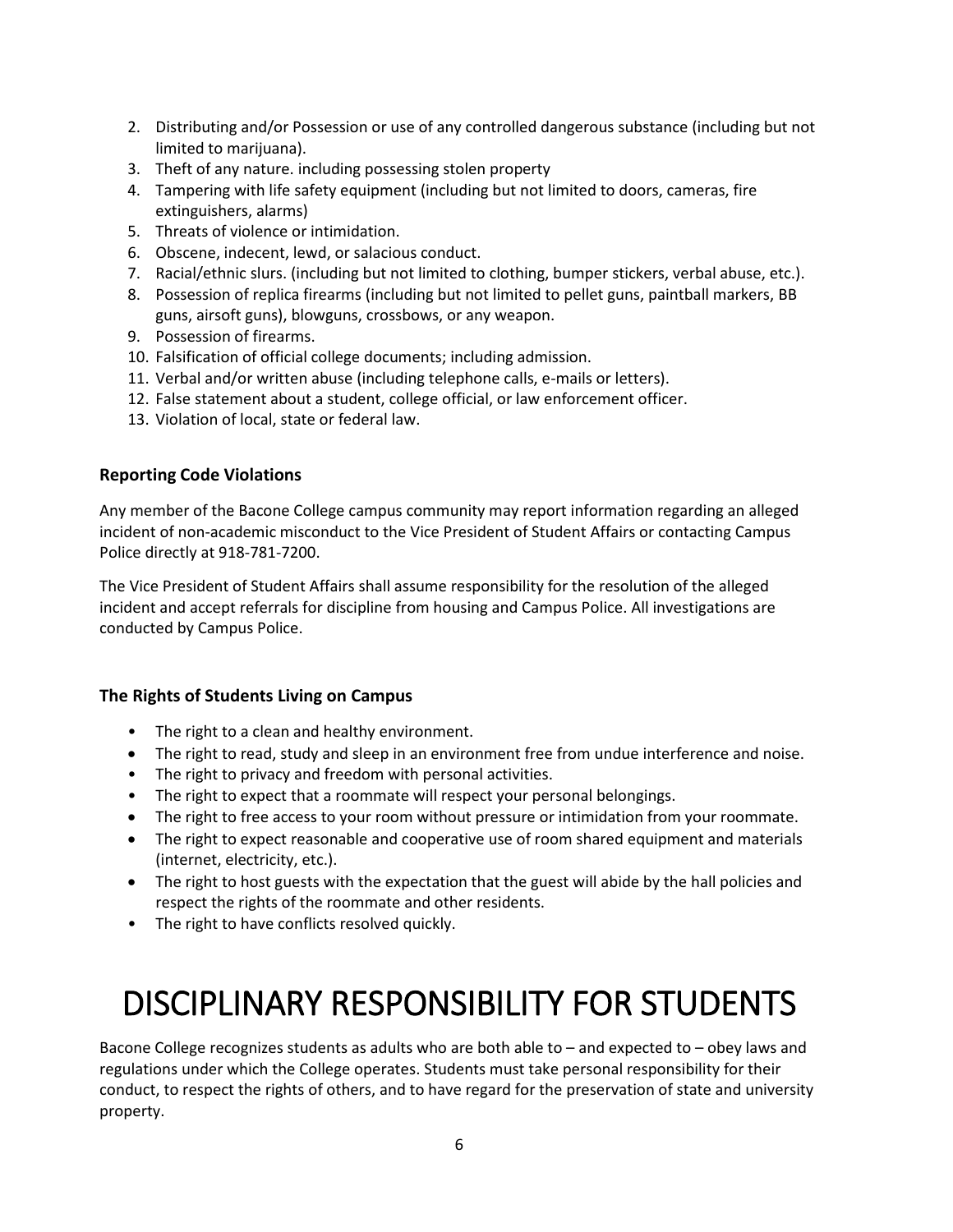Bacone does not intend to police the personal lives of students on or off campus; however, students whose conduct threatens to cause disorder, public disturbances, danger to themselves or others, or property damage will be disciplined. Those students found responsible for violating the law or rules and regulations of the university may receive a maximum sanction of expulsion from the College and may be referred to law enforcement agencies for further action.

# BACONE'S DRUG-FREE POLICY

<span id="page-6-0"></span>The College has established a drug-free policy that includes drug and alcohol testing. The purpose of testing is to determine whether the body system contains a detectable amount of illegal drugs or alcohol.

Students who are convicted of a violation of criminal law involving drugs, including a plea of no contest, are not eligible to receive Federal Financial Aid (Title IV funding). Students who are in violation of the drug-free policy may be subject to discipline up to and including expulsion. The presence of such drugs or alcohol, if detected and verified at or in excess of the prohibited levels, will be grounds for discipline. A student's failure to properly execute and fully comply with the terms, conditions, and obligations of our policy will automatically result in disciplinary sanctions.

- 1. All students are subject to random testing at any time.
- 2. All athletes are subject to testing as required by league and NAIA rules.

All students are required as a condition of status as a student, to comply with the following requirements:

- 1. Voluntary, written, continuing consent (as required by the College) authorizing the collection of blood and/or urine specimen(s) from the student for the purpose of performing urinalysis and/or blood testing to detect specified levels of drugs and alcohol;
- 2. Voluntary, written consent to authorize the release of the testing conclusions to the College;
- 3. Providing samples as and when required in conformance with this Policy, and
- 4. Performing the other duties stated in this Policy.

The College prohibits the following conduct at all times on or off College premises by students:

- 1. Distributing, dispensing, manufacturing, possessing, selling, transferring, obtaining or using illegal drugs or controlled substances or drug paraphernalia are prohibited at all times.
- 2. Abuse of legal ("Prescribed") drugs including but not limited to distributing, dispensing, obtaining or selling prescription drugs or abusing legal drugs in any manner contrary to the specified restrictions imposed by valid prescription.
- 3. Drunkenness, public intoxication, and underage consumption of alcohol.

Any person who has any knowledge of any violation of any part of this Policy is required to immediately and fully report the matter to the Campus Police 918-781-7200.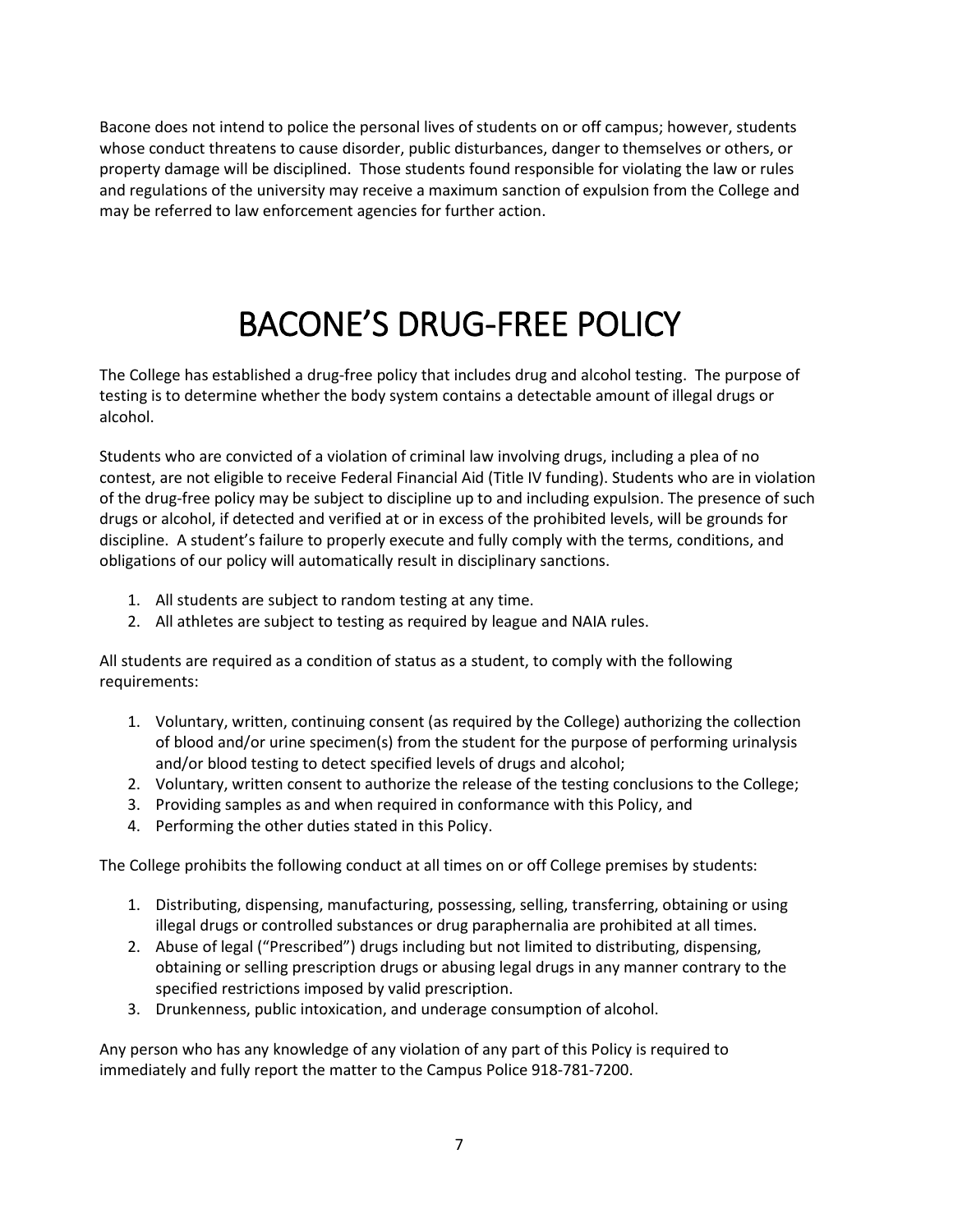Failure to report a known or suspected violation constitutes a violation of this Policy and will subject the student to disciplinary action.

A student whose alcohol or drug test is confirmed positive, or who otherwise violates this Policy, is subject to discipline as follows:

- 1. Confirmed positive test results for illegal drugs or substances in excess of established Limits: Referral for discipline up to and including expulsion and/or arrest.
- 2. Referral for discipline.
	- Other violations of law may result in referral for discipline up to and including expulsion and/or arrest.

### BACONE'S NO-TOBACCO POLICY

<span id="page-7-0"></span>Bacone College has adopted this policy prohibiting tobacco throughout the entire campus. This policy is instituted to promote the health and well-being of the campus community; to preserve and protect college property; and to provide a clean and healthy environment that is conducive to academic and athletic pursuits of students, faculty and staff.

The use of tobacco (includes, but is not limited to cigarette, cigar, chew, pipe, snuff, pouch, vapor products, and all other tobacco related products) is prohibited in all areas of property owned or controlled by Bacone College, the Residence Halls and any covered walkway around the residence halls, Student Life areas and classrooms. Any area within 25 feet of an entrance door is also a prohibited area.

Marijuana is classified as an illegal substance in the state of Oklahoma and is therefore illegal to possess, distribute, or use on campus.

Designated smoking areas include:

• Locations outside campus facilities

Responsibility and Implementation of Policy:

- a) The President, Vice-Presidents, Department Heads and all other supervisors are generally responsible for the implementation and enforcement of this Tobacco Policy. Bacone College expects, in light of the health issues involved, that people will comply with this policy out of self-interest and concern for others. However, complaints regarding this policy, or disputes regarding its implementation, should be referred to the Dean of Students.
- b) Responsibility for honoring the provisions of this policy will be the obligation of all employees, students, and visitors of Bacone College.

Resolution of Complaints and Enforcement of Policy:

The standard used in resolving complaints of disputes concerning the Tobacco Policy will be that the right to breathe clean air and function in a tobacco-free environment is superior to the choice of using tobacco. The success of the Tobacco Policy for Bacone College depends upon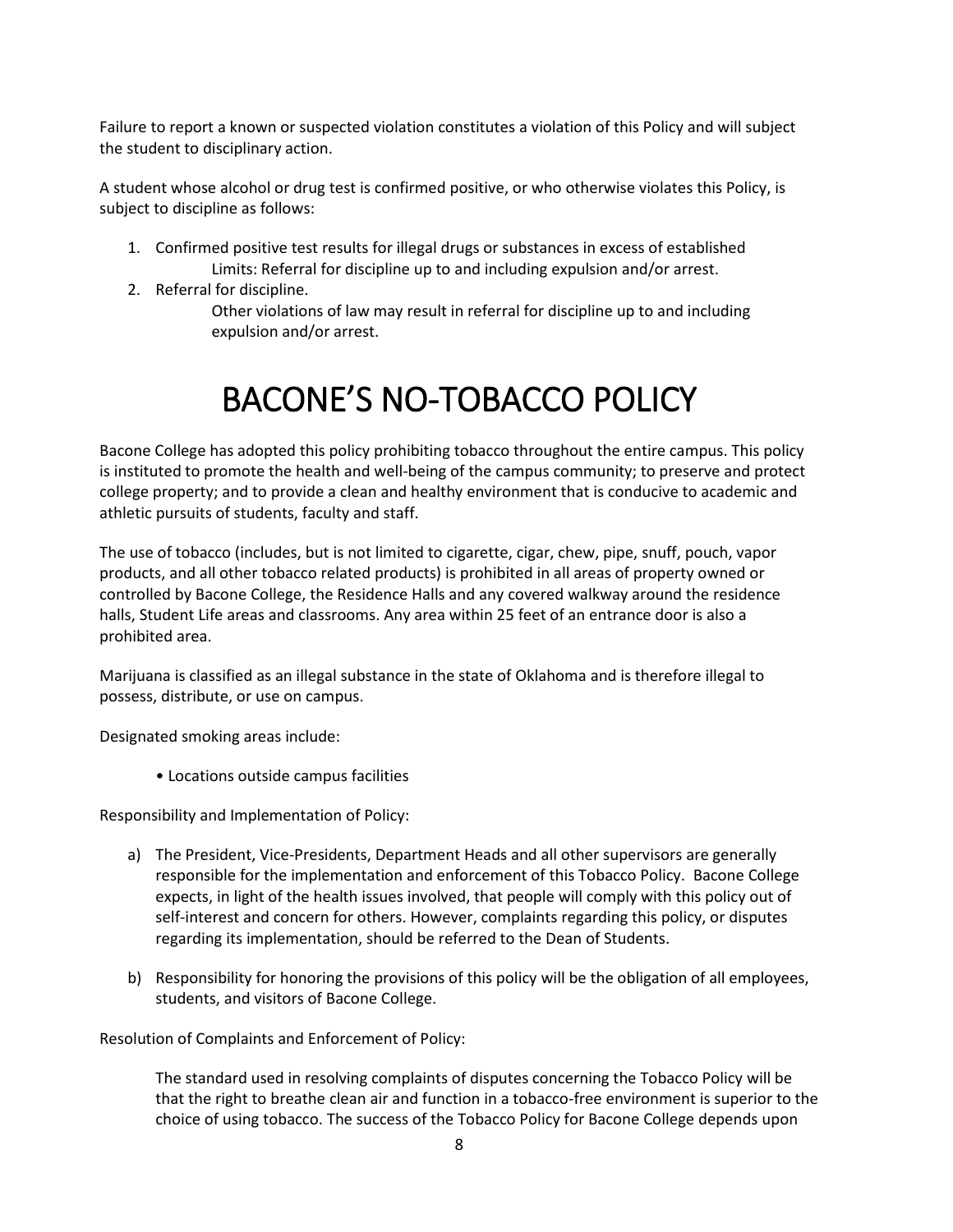the thoughtfulness, consideration, and cooperation of tobacco and non-tobacco users. All members of the campus community have a responsibility to observe this no tobacco use policy. All employees and students are encouraged to remind others of the restrictions of the Tobacco Policy when appropriate.

### EMPLOYEE CODE OF CONDUCT

<span id="page-8-0"></span>The Bacone College Employee handbook specifically prohibits the abuse of ANY substances and subjects employees to disciplinary action up to and including termination. Treatment may be more appropriate for alcoholics and intoxicated individuals than criminal prosecution. Employees should be afforded a continuum of treatment to help them lead normal lives as productive members of society. Bacone College supports the following kinds of treatment facilities and services: Screening centers for alcoholics. Medical detoxification. Intensive treatment. Halfway‐house care. Outpatient rehabilitative therapy, orientation, education, and in‐service training. Patient transportation. To find a mental health or substance abuse treatment facility in your area, visit this list [https://findtreatment.samhsa.gov](https://findtreatment.samhsa.gov/)  More information on health effects, usage trends, and marijuana regulation: National Institute on Drug Abuse [www.drugabuse.gov/publications/drugfacts/marijuana](http://www.drugabuse.gov/publications/drugfacts/marijuana) The U.S. Substance Abuse and Mental Health Services Administration [www.samhsa.gov](http://www.samhsa.gov/) .

# <span id="page-8-1"></span>DISCIPLINARY RESPONSIBILITY FOR EMPLOYEES

The Office of Human Resources is the primary source on campus for enforcement of drug and alcohol policies pertaining to employees. Bacone College prohibits the unlawful manufacture, distribution, dispensation, possession, or use of a controlled substance, illicit drug, and alcohol, as those terms are defined in state and federal law, in the workplace, on University premises, or as part of any of the University's activities.

Employees who violate this prohibition shall be subject to disciplinary sanctions. Such sanctions may include referral to drug and alcohol counseling or rehabilitation programs or termination from employment and referral to appropriate law enforcement officials for prosecution.

### DRUG AND ALCOHOL VIOLATIONS

<span id="page-8-2"></span>

| <b>Violators</b>               | Liquor Law Arrests 2018-2019 | Drug Law Arrests 2018-2019 |
|--------------------------------|------------------------------|----------------------------|
| <b>Students</b>                |                              |                            |
| Faculty/Staff                  |                              |                            |
| Non-student, Non-faculty/staff |                              |                            |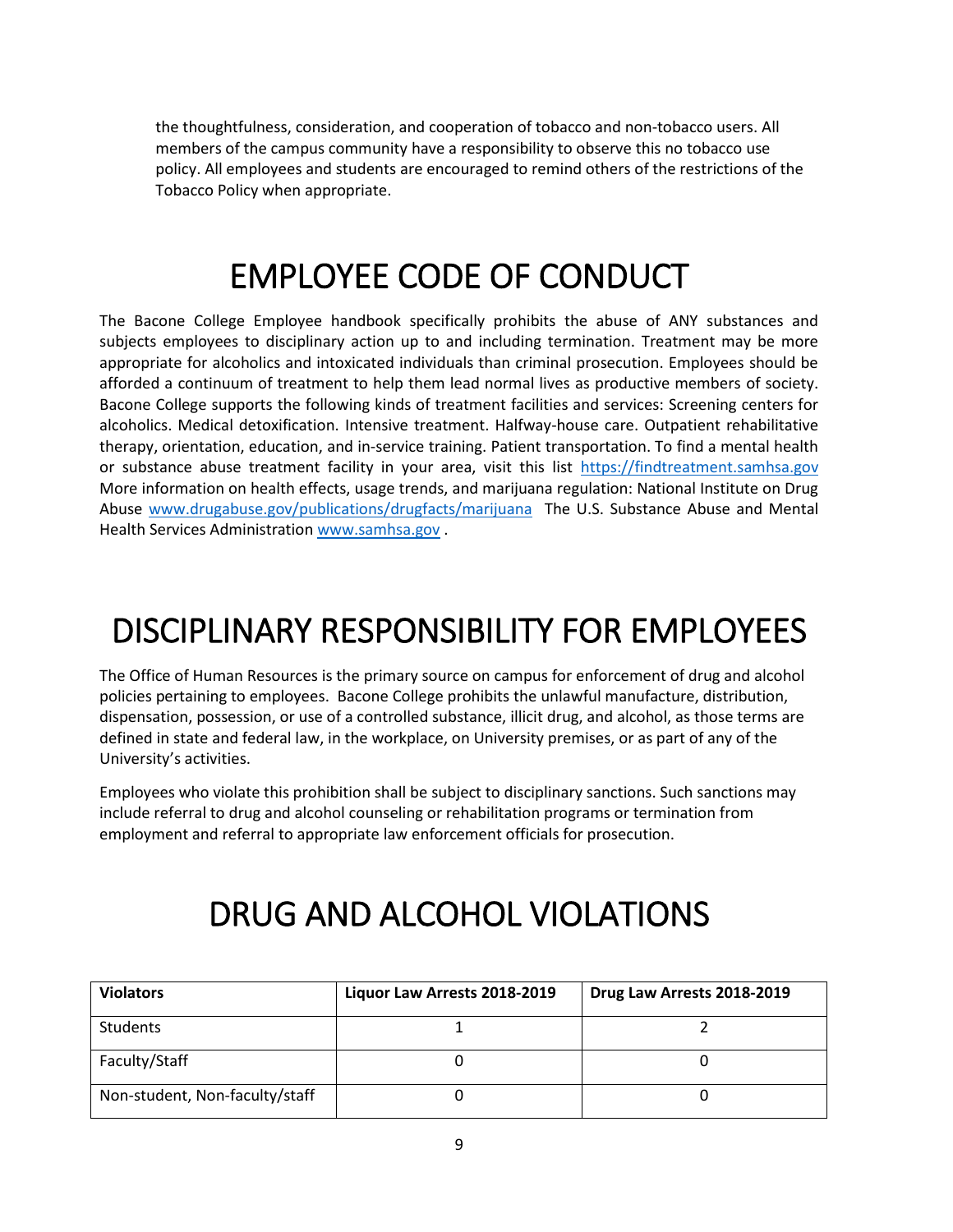| <b>Violators</b>               | Liquor Law Referrals 2017 &<br>2018 | Drug Law Referrals 2017 & 2018 |
|--------------------------------|-------------------------------------|--------------------------------|
| Students                       | 13                                  | 18                             |
| Faculty/Staff                  |                                     |                                |
| Non-student, Non-faculty/staff |                                     |                                |

The above data is derived from the College's annual fire and safety report, also known as the Clery Act report, which is available on the Bacone web site at [https://www.bacone.edu/clery-report/.](https://www.bacone.edu/clery-report/)

The College reserves the right to randomly test students and employees when cause for suspicion exists.

# <span id="page-9-0"></span>LEGAL STATUTES, REGULATIONS, POLICIES AND PENALTIES

#### <span id="page-9-1"></span>**Bacone College Regulations**

All members of our campus community (students, faculty, staff, and alumni, and their guests) are strictly prohibited from purchasing, possessing, or consuming alcoholic beverages or restricted substances on campus or other College premises.

The consequences from violating these regulations quickly escalate to expulsion, for students, termination of employment, for employees, and referral to local law enforcement, for both.

The term "College premises" for the purpose of Bacone's drug and alcohol polices, includes any facility, vessel, vehicle or real estate, whether owned, leased, rented or temporarily assigned, which is managed and operated under the authority of the College or an authorized agent of the College.

#### <span id="page-9-2"></span>**Federal Drug Laws**

Types of Federal Drug Crimes

Federal drug laws prohibit the possession, distribution, sale, trafficking, cultivation, and manufacturing of various controlled substances.

Prohibited drugs include marijuana, cocaine, methamphetamine, heroin, and a number of narcoticbased drugs such as Oxycodone and Vicodin, and more.

#### *Marijuana Possession and Distribution*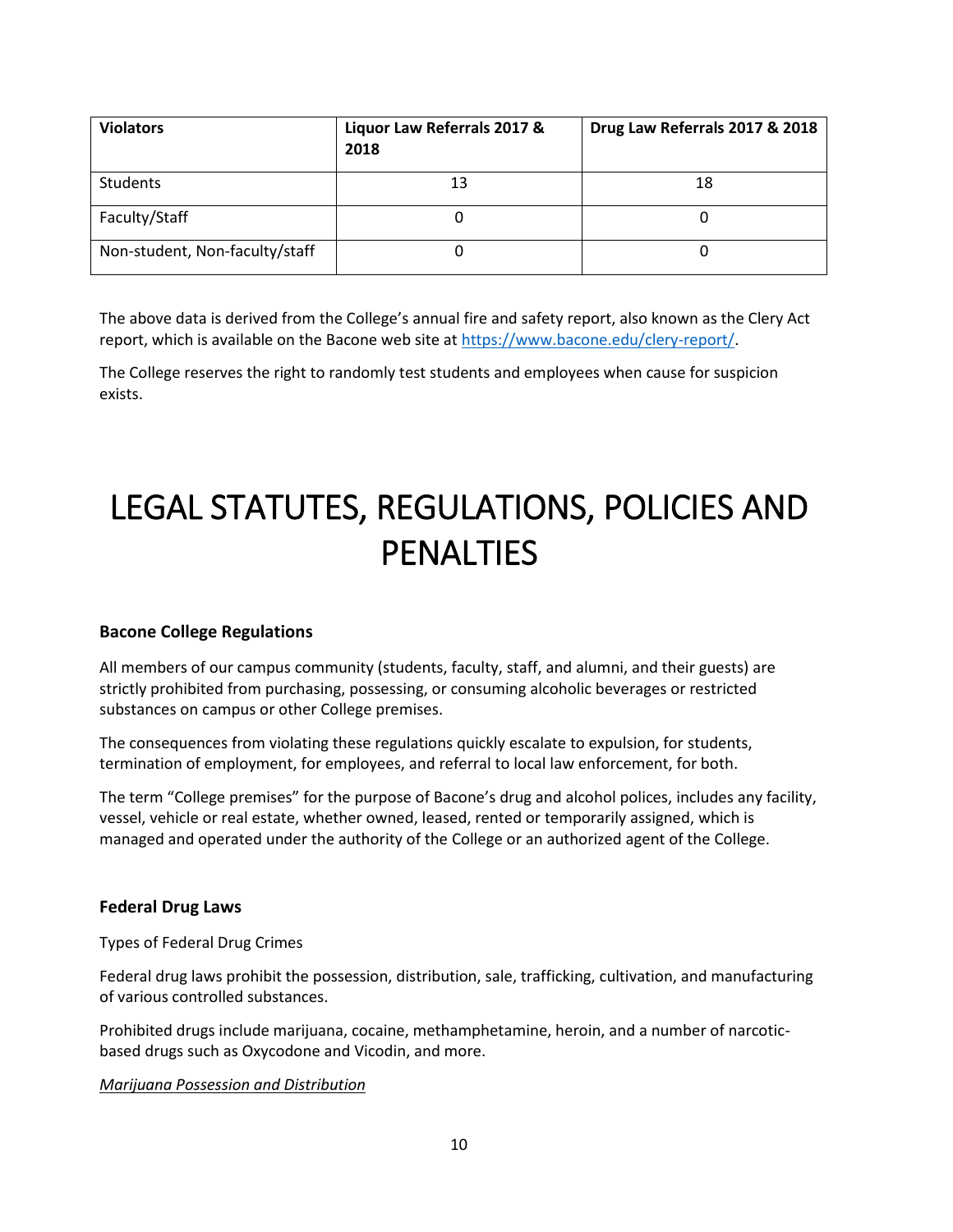| Possession / any amount                                      | Punishable by up to 1 year in prison and a fine of<br>\$1,000 for a first conviction  |  |
|--------------------------------------------------------------|---------------------------------------------------------------------------------------|--|
|                                                              | - Further convictions and greater amounts of<br>marijuana result in stiffer penalties |  |
| Sale of less than 50 kilograms (smallest amount<br>category) | Felony punishable by 5 years in prison and a<br>\$250,000.00 fine                     |  |
| Cocaine and Heroin Possession and Distribution               |                                                                                       |  |
| Possession of cocaine/heroin                                 | Penalties are more severe than those of<br>Marijuana                                  |  |

Sale or distribution of cocaine/heroin Penalty may include a life sentence

Factors that are considered when an individual is being charged with a drug crime such as possession or distribution of heroin or cocaine, include the quantity of drug involved, the prior criminal history of the defendant, the use or possession of weapons by the defendant, and whether minors were involved.

#### *Drug Trafficking*

Transporting controlled substances (Over stateline or country's border)

Considered federal drug trafficking, a crime for which the) penalties are severe-The death penalty is a possible punishment for drug "kingpins" (The Continuing Criminal Enterprise Statute, commonly referred to as the CCE Statute or "The Kingpin Statute," is a United States federal law that targets large-scale drug traffickers who are responsible for long-term and elaborate drug conspiracies.)(Chapter 13 of Title 21 of the United States Code, 21 U.S.C. § 848)

### <span id="page-10-0"></span>**Penalties for Federal Drug Crimes**

Under the Federal Sentencing Guidelines, the penalties for federal drug crimes are mandatory; the judge does not have any discretion to give lighter sentences. Additionally, the federal system provides only limited opportunities for probation following a conviction on a drug crime. There is also no parole in the federal justice system.

Anyone charged with a Federal and State drug charge should be aware that the United States Supreme Court has ruled that a defendant does not face double jeopardy if he or she is convicted of certain drug offenses and can be charged in both state and federal courts for the same act using all the prosecution powers of the two entities.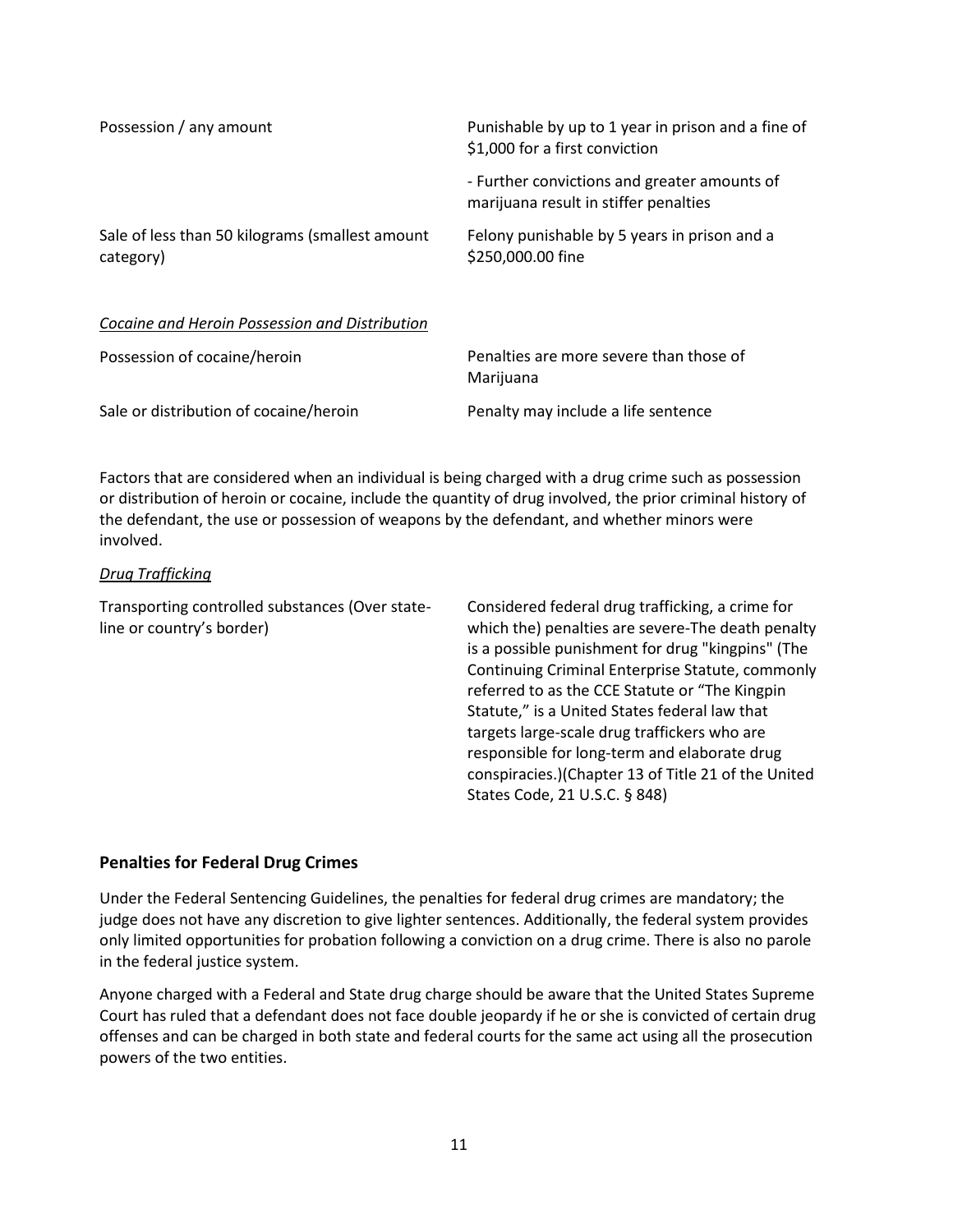A comprehensive review of illicit drugs, including the history of the drug, its uses, short and long term effects, penalties for use, and pertinent legislation can be found under: <http://www.usdoj.gov/dea/concern/concern.htm>

A comprehensive review of federal penalties for drug trafficking can be found under:

- [https://www.dea.gov/sites/default/files/drug\\_of\\_abuse.pdf#page=30](https://www.dea.gov/sites/default/files/drug_of_abuse.pdf#page=30)
- [https://www.ussc.gov/research/research-reports/mandatory-minimum-penalties-drug](https://www.ussc.gov/research/research-reports/mandatory-minimum-penalties-drug-offenses-federal-system)[offenses-federal-system](https://www.ussc.gov/research/research-reports/mandatory-minimum-penalties-drug-offenses-federal-system)
- [https://www.dea.gov/sites/default/files/drug\\_of\\_abuse.pdf](https://www.dea.gov/sites/default/files/drug_of_abuse.pdf)

### <span id="page-11-0"></span>**State of Oklahoma Laws and Regulations**

In addition to the information listed above, a complete listing of Oklahoma substances, how they are placed on the schedule and additional drug information, can be found under Title 21 and 63 of Oklahoma Statutes. A brief, non-comprehensive list is shown below.

| Statute     | Description                                                                                                       | Penalty                                             |
|-------------|-------------------------------------------------------------------------------------------------------------------|-----------------------------------------------------|
| §21-842.1 B | Tattooing upon a person impaired by drugs or<br>alcohol                                                           | Up to 90 days and $$5,000$                          |
| §21-856.1   | Causing, aiding, abetting or encouraging minor to<br>participate in certain drug-related crimes.                  | Up to 20 years and \$200,000                        |
| §21-1190 F2 | Hazing – forced consumption of alcohol or drugs                                                                   | Up to 90 days and \$500                             |
| §21-1289.9  | Carrying weapons under influence of alcohol                                                                       | Up to 6 months                                      |
| \$63-2-401  | Penalties authorized by the Uniform Controlled<br>Dangerous Substances Act (Schedule I and II)                    | Up to 7 years and \$100,000 for<br>first conviction |
| §63-2-401   | Penalties authorized by the Uniform Controlled<br>Dangerous Substances Act (Schedule III, IV, V, or<br>marijuana) | Up to 5 years and \$20,000 for<br>first conviction  |

### HEALTH RISKS

<span id="page-11-1"></span>Alcohol and drugs are toxic to the human body. Substance abuse may result in a wide array of serious health and behavioral problems and has both long and short-term effects on the body and the mind. In addition to the problem of toxicity, contaminant poisonings often occur with illegal drug use. HIV infection with intravenous drug use is a prevalent hazard.

Possible side effects for broad categories of abused substances include:

*Anabolic Steroids*: psychological or physical dependence, virilization, edema, testicular atrophy, gynecomastia, acne, depression, and aggressive behavior.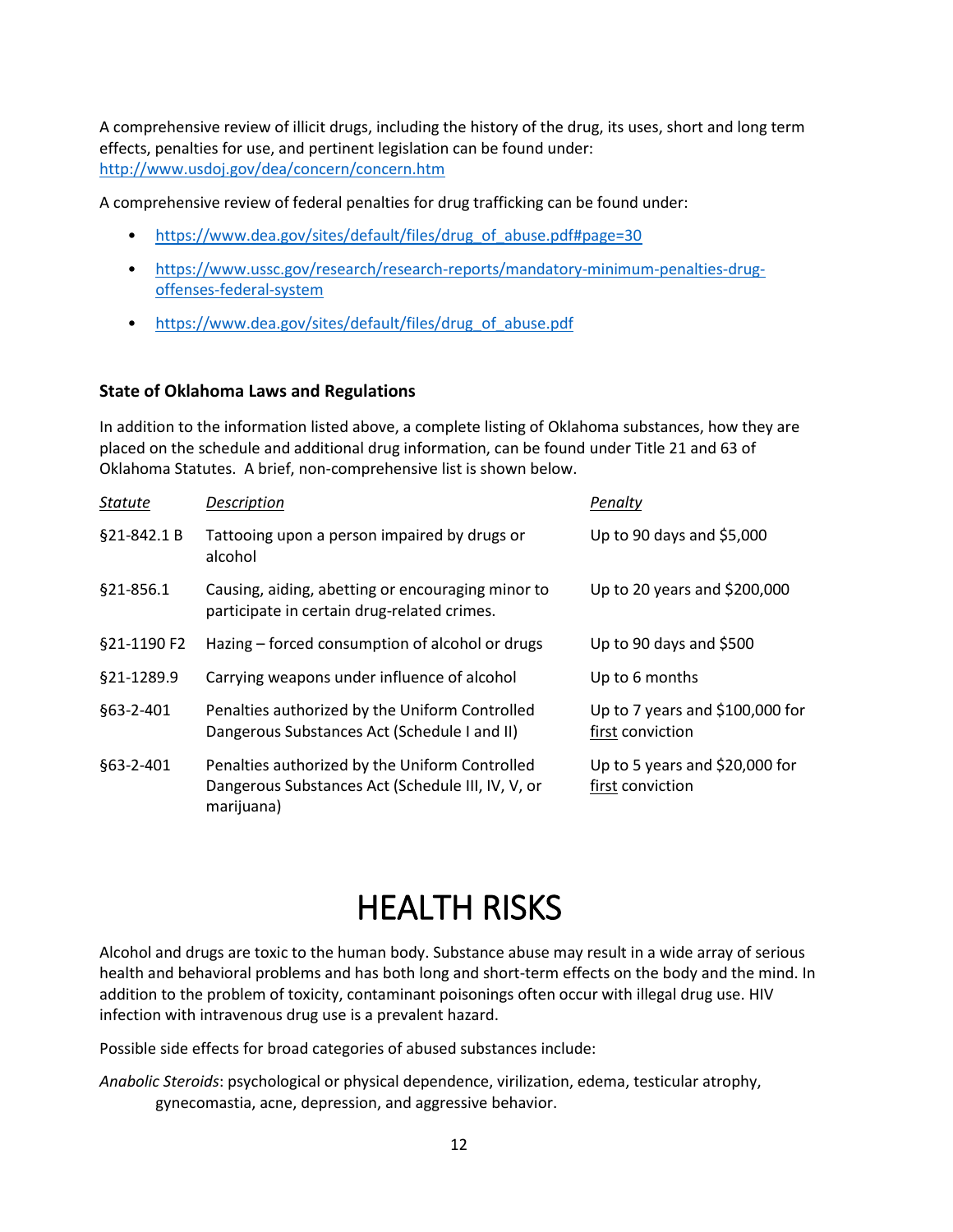- *Alcohol*: Physical and psychological dependency, impaired memory, slurred speech, drunken behavior, vitamin deficiency, organ damage, vomiting, respiratory depression, loss of consciousness, trembling, anxiety, insomnia, vitamin deficiency, confusion, hallucinations, convulsions, Fetal Alcohol Syndrome for one's child, and possible death.
- *Cannabis*: relaxed inhibitions, increased appetite, disorientation, fatigue, paranoia, and possible psychosis. Withdrawal may occasionally result in insomnia, hyperactivity, and decreased appetite.
- *Depressants*: slurred speech, disorientation, appearance of intoxication, impaired memory, shallow respiration, clammy skin, dilated pupils, weak and rapid pulse, coma and possible death.
- *Hallucinogens*: disorientation, teeth grinding, dehydration, altered perception of time and distance, increased body temperature, muscle aches, and cardiac arrest.
- *Inhalants*: flushing, hypotension, headache, impaired memory, slurred speech, drunken behavior, slow onset, vitamin deficiency, organ damage, respiratory depression, loss of consciousness, and possible death.
- *Narcotics*: high potential for both physical and psychological dependence, drowsiness, respiratory depression, constricted pupils, nausea, shallow breathing, clammy skin, irritability, tremors, panic, nausea, chills, sweating, convulsions, coma, and death.
- *Stimulants*: physical dependence and psychological dependence, excitation, euphoria, increased pulse rate and blood pressure, insomnia, decreased appetite, agitation, increased body temperature, apathy, long periods of sleep, irritability, depression, and disorientation, hallucinations, convulsions, and possible death.

# <span id="page-12-0"></span>DRUG AND ALCOHOL PREVENTION PROGRAMS AND RESOURCES

#### <span id="page-12-1"></span>**Employees**

Bacone College employees who receive insurance coverage through Community Care may have coverage for Mental Health, Alcohol, and Drug Services with coinsurance rates varying by the specific plan of coverage.

Bacone College offers paid/unpaid leave covered under the Family and Medical Act and those not covered by the Act. Requests for a leave to participate in treatment should be submitted to the office of Human Resources. The reason for the leave is confidential. Leave may be full, meaning the employee is entirely absent from work, or the employee may take intermittent leave of absence. Leave is coordinated through and documented by the employee's treatment provider.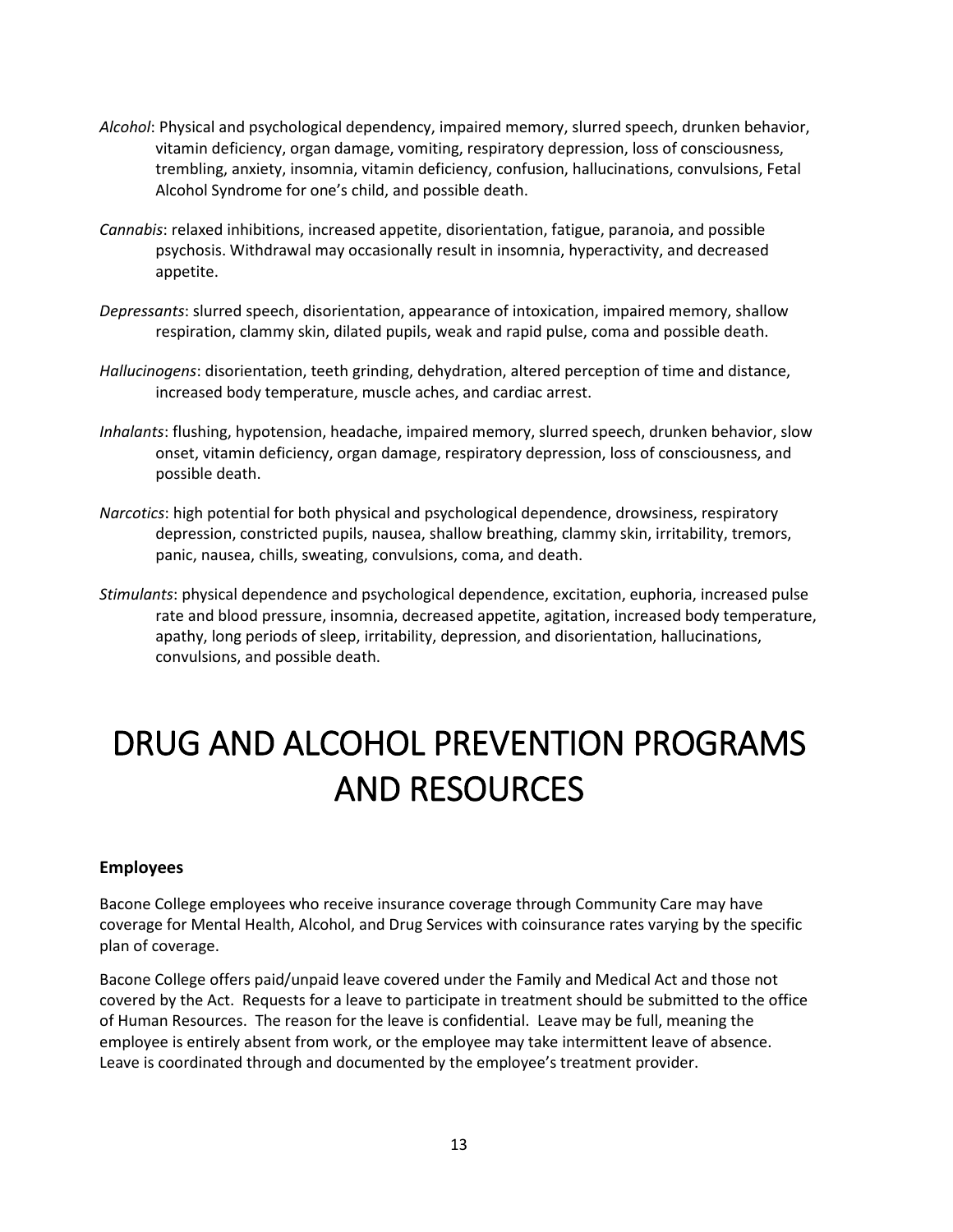#### <span id="page-13-0"></span>**Students**

For the 2019 School year, Bacone College has adopted a comprehensive approach to ensure compliance with Bacone's Policies, meet our obligations under the Drug and Alcohol Abuse Prevention Act to ensure that we offer education and treatment to any student in need of services. Our campus wide comprehensive program to combat this problem is a coordinated three-tiered approach:

- 1. Education. At the 2019 Student Orientation, students were spoken to at student orientation. They were advised of the consequences of violating the Drug and alcohol policies. Working with our partners at W.I.S.H., Information brochures and SAMHSA resources about the hazards of drug and alcohol are set up at information desks manned by our partners at McCoy hall, Posey Hall and at the cafeteria during alternating weeks to ensure a wide distribution coverage.
- 2. Enforcement: Bacone College has adopted a zero-tolerance alcohol and drug use policy. All offenders of this policy are subject to, at a minimum, administrative charges and sanctions as outlined in the Student Handbook and can range up to and including the filing of felony charges in District or Federal Court.
- 3. Intervention Assistance: The Bacone Police Department has adopted a "Don't Ask, Don't Tell" policy with regards to students who ask for assistance fighting an addiction. To overcome the fear of asking authorities for assistance in fighting addiction Campus Students were informed at orientation that if they ever need assistance in finding treatment, they can approach or call a Campus Police Officer who will assist them in finding the right resources in the area and transport them to obtain those resources. Campus Police will not interrogate them about how the drugs/alcohol were obtained or question those asking for help to inform against their friends. Bacone Campus Police value our role as stewards of the students who come to our campus to learn

Students may be interested to know that several courses are available in the Criminal Justice curriculum that explore the laws pertaining to and consequences of drug and alcohol abuse. These may be taken as an elective with the approval of the student's academic advisor.

### COUNSELING AND TREATMENT

<span id="page-13-1"></span>Green Country Mental Health and Substance Abuse 619 N Main St. Muskogee, OK 74401 (918)-682-8407

Narconon Arrowhead Drug & Alcohol Rehab Addiction Treatment Center 69 Arrowhead Loop Canadian, OK 74425 (855) 646-8505

Monarch Addiction Treatment Center 501 Fredonia St. Muskogee, OK 74403 (918) 683-0124

New Pathways Counseling 111 1/2, S York St Muskogee, OK 74403 (918) 682-7797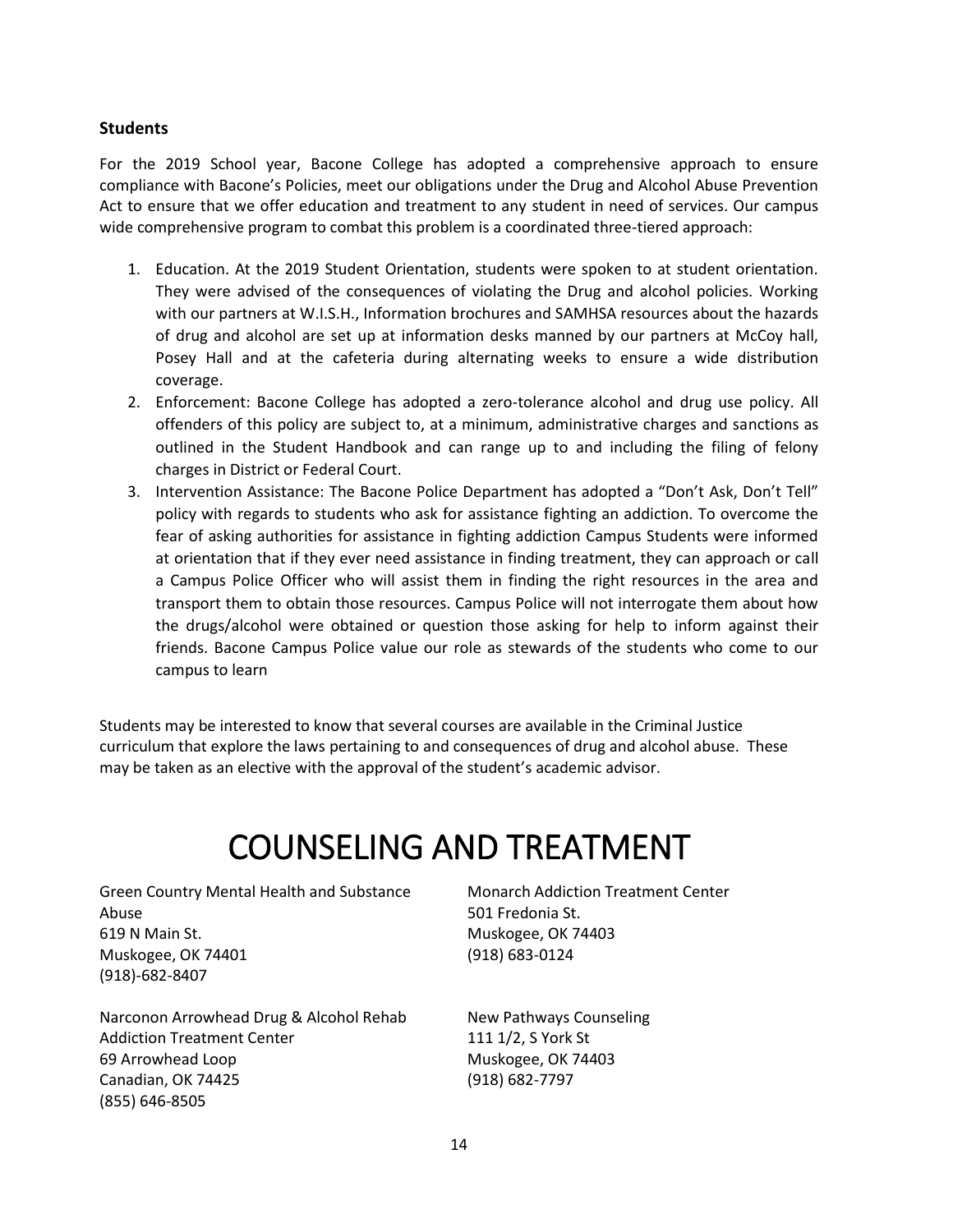Other Oklahoma resources can be found at

- <http://nationalsubstanceabuseindex.org/oklahoma/local.php>
- <http://nationalsubstanceabuseindex.org/oklahoma/facilities.php>

#### <span id="page-14-0"></span>**National Services**

| Alcohol Abuse and Crisis Intervention                 | Alcohol and Drug Abuse                                                                           |
|-------------------------------------------------------|--------------------------------------------------------------------------------------------------|
| 1-800-234-0246                                        | 1-800-729-6686                                                                                   |
| Alcohol and Drug Abuse Helpline and Treatment         | The Alcohol & Drug Addiction Resource Center                                                     |
| 1-800-234-0420                                        | 1-800-390-4056                                                                                   |
| Alcohol Hotline Support & Information                 | American Council of Alcoholism                                                                   |
| 1-800-331-2900                                        | 1-800-527-5344                                                                                   |
| National Cocaine Hotline:<br>1-800-COCAINE (262-2463) | National Drug Information Treatment and Referral<br>Hotline<br>1-800-662-HELP (4357)             |
| Referral and Drug Information<br>1-800-662-4435       | SAMHSA, the Substance Abuse and Mental Health<br>Service Administration<br>1-800-622-HELP (4357) |

### <span id="page-14-1"></span>**Other Online Resources**

Campus Drug Prevention

<https://www.campusdrugprevention.gov/resources>

Find Treatment

<https://findtreatment.gov/>

### SAMHSA

- <https://www.samhsa.gov/find-help/national-helpline>
- <https://www.samhsa.gov/suicide-prevention-resource-center-sprc>